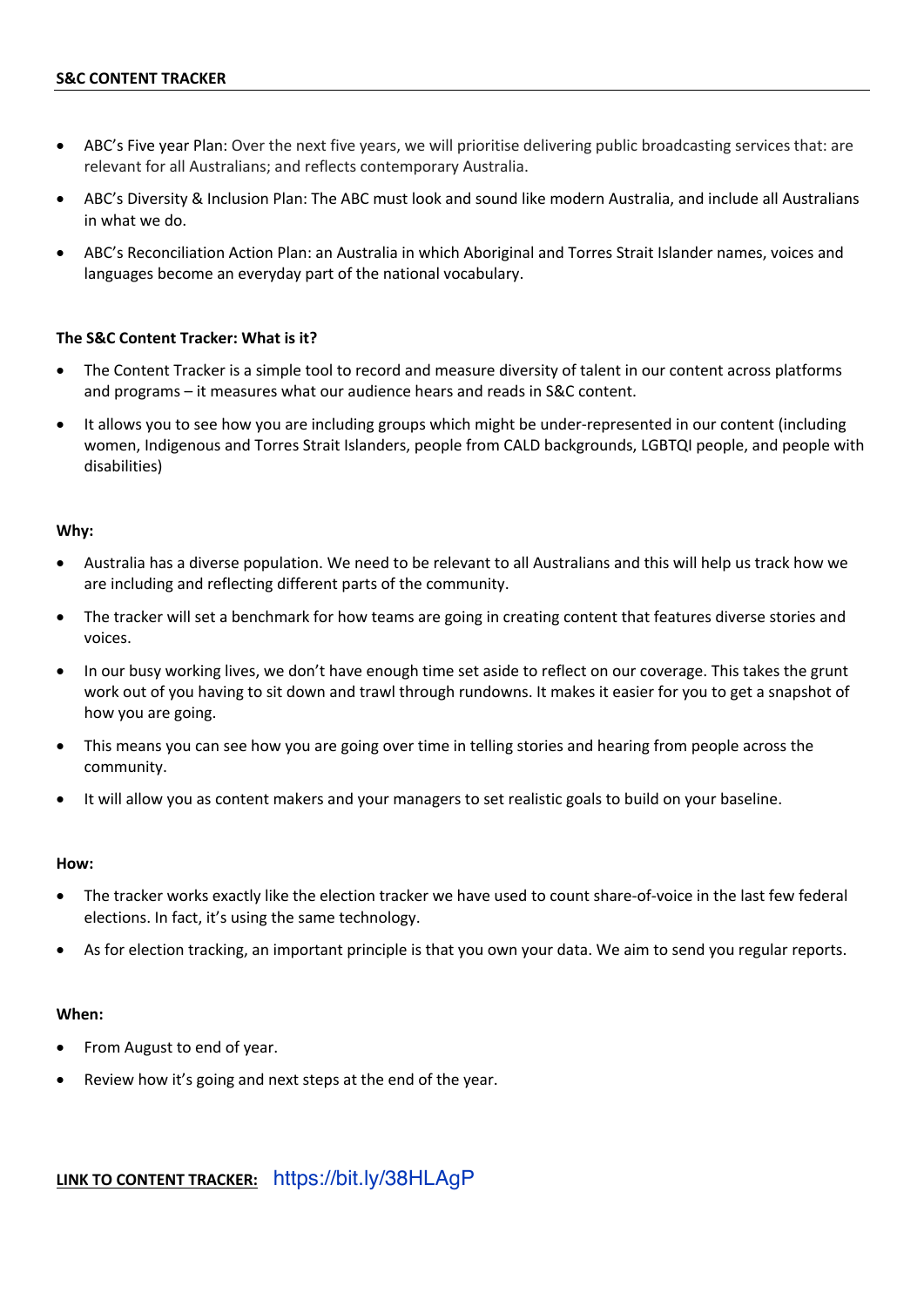# **CONTENT GOALS:**

Our goal is to look and sound like contemporary Australia, so population figures are our guide.

The ABC has already set workforce goals for a range of under-represented groups.